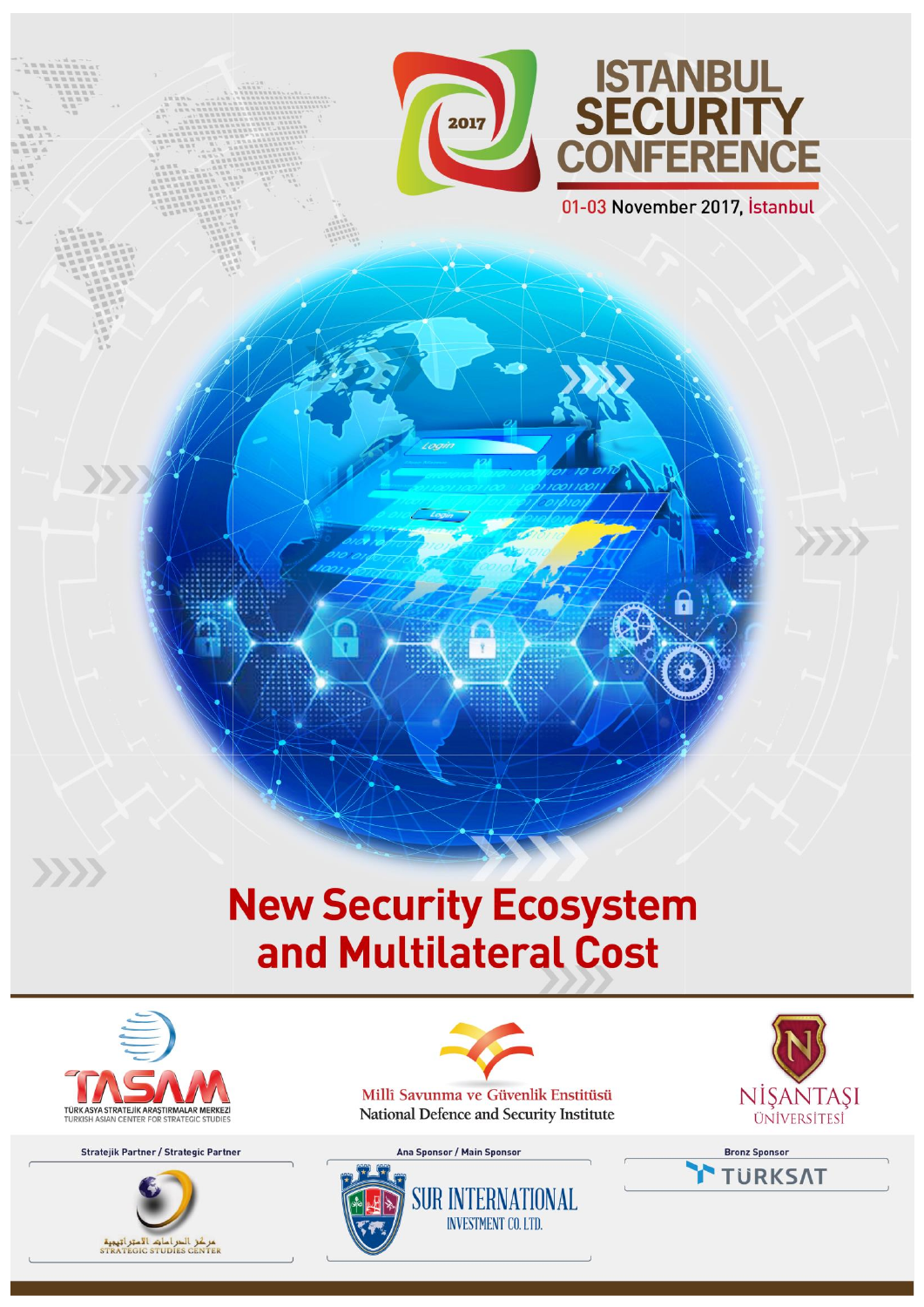



### **VISION DOCUMENT**

## **ISTANBUL SECURITY CONFERENCE 2017 New Security Ecosystem and Multilateral Cost**

#### **( 01 - 03 November 2017, Istanbul )**

The controversies about who and how to pay the cost of security provided by NATO nowadays coincide with the debate of US hegemony and the emergence of new hegemony quests. In the debate in the context of globalism and nationalism US hegemony isn't merely from other countries, among the US elite the debate still on going, the growing strength of the ultranationalist right in Europe and the fact that one of the actors who defended the free market as an irony of China's history shows that structural changes in economic, military and political sense are taking place in the global power configuration, this structural change, global security cost from who and in what way it will be paid is also exacerbated. This debate has a very special and important meaning for Turkey, which has been NATO member since almost the beginning.

Power, Shift to the East; ideological discourse change; developments in global finance, trade, and communication, transportation technologies; increasing civil society awareness of individual security and human security, and the attempt to assess it as a soft power component by global forces have also contributed to the emergence of today's security environment.

In addition to the emerging powers such as China, India and Brazil in addition to the US, Russia and Europe, this would include evaluations of axis countries such as Turkey, Iran and South Africa the general acceptance of the geopolitical concerns on the Eurasian continent is required to be observed. After the end of the Cold War era, NATO's attempt to comply with the anti-terrorist rhetoric is still controversial, depending on the allegations of al-Qaeda and DAIS.

US is pursuing Global hegemony, and having disagreements with other actors such as China, Russia, and Germany in seeking global/regional hegemony. Nation-states global economic development potential affect appears to change againts the situation, concerns about the nation-state's residence and security and the search for solutions has left a post-modern ambiguity.

The beginning of NATO's questioning by the US itself, the beginning of the United States in new and future prospects of NATO allies, and even the power struggles within the United States itself, reveals the depth of this ambiguity. In the new global security equation, where micro-nationalist elements are provoked against the search for new integration / hegemony at regional or global level; the number of unknowns has increased and "unpredictability" has become a fundamental feature of the system.





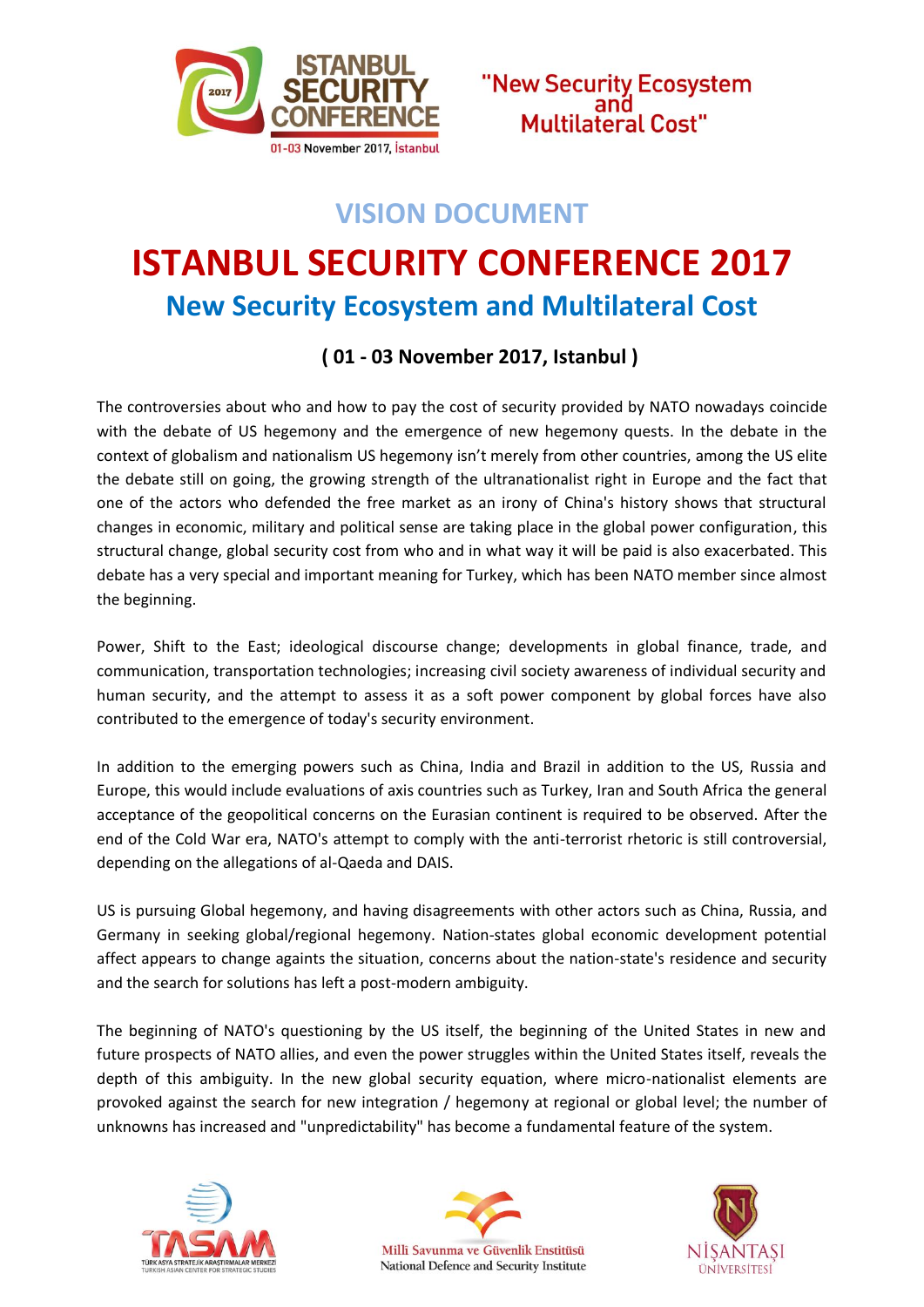



With the change nature of hard power usage; micro-nationalism that's feverish, hybrid war and Nonstate actors are still part of global security architecture. In this context states; protect their own influence, development its own distinguish aspect to the forefront may be provided by the high power they possess. Economic development projects, investment strategies and the formation of geo-economic centers are driving the use of hard power into the economic sphere. Here, the main factor is the raising importance of hard power projection in the new period. Global transformation dynamics, economic corridors around the increasing importance of energy lines and the initiative of the "One belt - One road" link the Pacific region to the Eastern Mediterranean in power struggles. In this context, China - US - Pacific contention, regional and global turbulence increased.

Deterioration of income distribution, mass migration movements, control of developing country geographies where desertification and poverty are dominant, simultaneously attracting soft power projection with the hard power to the global power struggles. Beyond the threat of terrorism, war against terrorism, democratization and economic development, there is also a solution to the demands of the real world. Employment of the discipline of sociology, anthropology and social psychology areas into the security framework is even more important.

The way the world works has changed by the interdependent and interconnected international society that globalization has brought about by technological advances and the huge increase in the mobility of people, goods and information. Quest of security and threat perceptions also undergo a qualitative transformation in an increasingly uncertain geographical boundary. As the country's borders gradually become more and more; capable of excluding cross-border issues, a national security problem is the international community security problem in the international arena can be transformed into a dimension directly threatening the national security of the countries. In the new era, "national threats" have left their place to uncertainties and instabilities that are difficult to define.

Another reflection of the state being a security-enhancing actor, due to the comprehensive and indivisible nature of new security threats, traditional state-centered approaches alone are not wellsuited to address new threats.

These new challenges, the fact that it is global in nature and requires joint action makes the national and unilateral solutions to these threats ineffective. For this reason, the state prefers multilateralism and cooperation at national, transnational and international levels when it can not cope with the use of dominant instruments with new security threats.

The ecosystem concept is used to describe the systematic interaction between living things and the elements that enable them. The degradation in the ecosystem causes a series of changes, from the change of world geography to the reduction of the number of living things. "Security ecosystem" is a term which is used to describe systematic interaction between structural changes which occurs in global system and actors which influence security policies or are influenced by them. Paradigmatic changes in





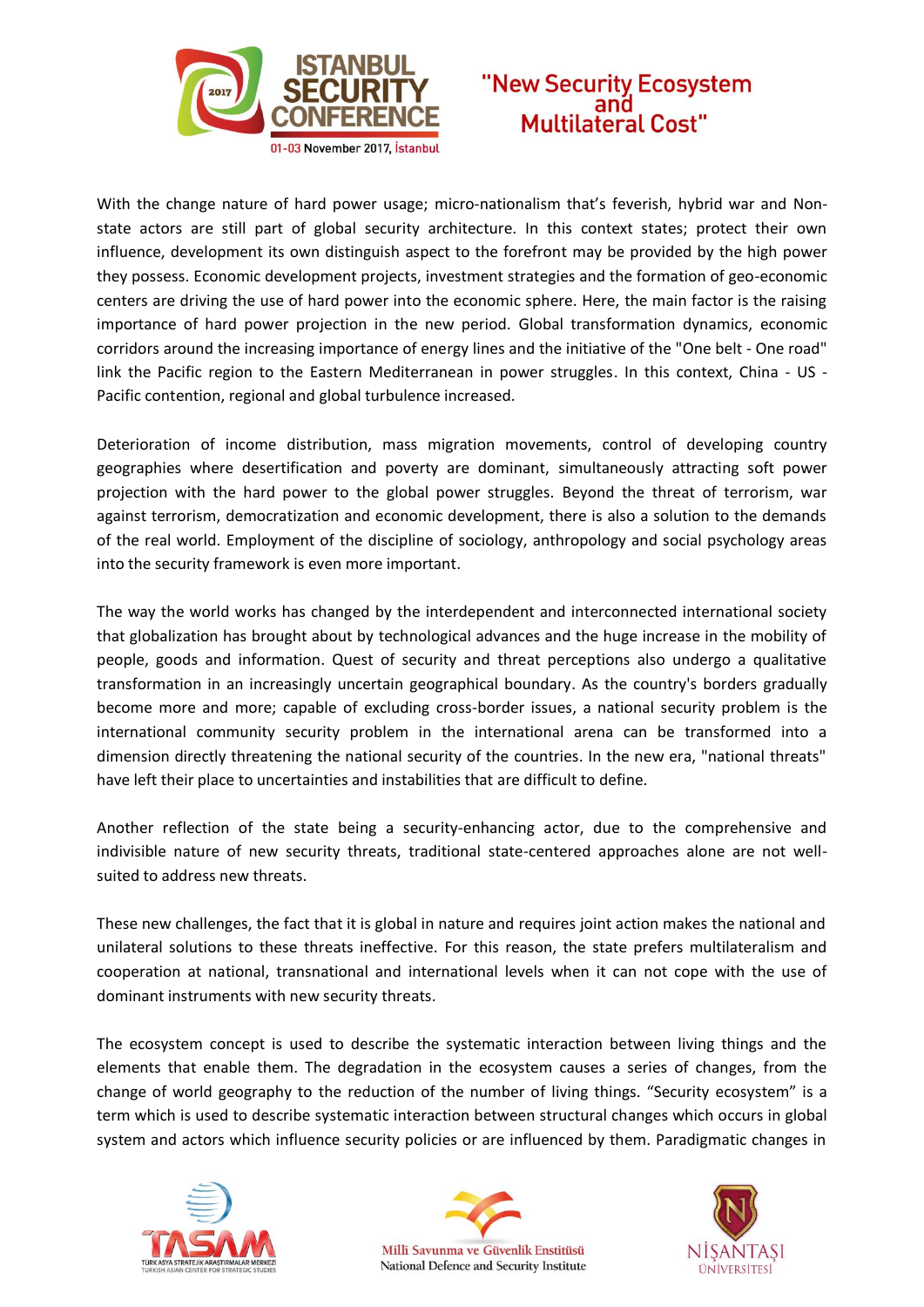



the global world causes changing of political geopolitical priorities, redrawing of maps, destruction or destruction of dominant actors, emergence of new actors. Therefore, it is not possible to solve persistent problems and to maintain their assets smoothly for actors, who have not changed or cannot change their security understanding and policies in accordance with the changes that took place in the global system.

In order to remove current security obstacles, common security ecosystem, consist of some factors such as defense, intelligence, law enforcement/police, criminal law, border/immigration control, critical infrastructure protection, emergency response, public health management, economic sustainability, diversification and fair distribution of resources, technological capability sufficiency, urbanization/population mobility control; constitute the priority action area for particular security of countries before global security.

In order to solve the crisis and reduce security related risks; prevention, real-time response and actively managing post-action activities, the state's national security institutions, international and supranational organizations as well as cooperation among themselves will be fundamental factor with the cope of security threats. There is a phase that needs to be done at every level so that the new security ecosystem can be reached through coordination among the above mentioned elements.

In this context, as the fundamental factor of the new security concept that needs to be shaped to combat risks and threats at various levels, it is priory that actively using of new security tools and coordination among persons-institutions-countries. In our time, any movement, skill, situations/thought which can be secured in this ecosystem will have a cost.

Debate environment to be developed while redefining national and international security paradigms will contribute to correct formation of ecosystem. Therefore, "New Security Ecosystem and Multilateral Cost" main-themed **Istanbul Security Conference 2017** will be held **on November 01-03rd 2017** with joint efforts of TASAM, National Defense and Security Institute and Nisantasi University. Agenda Topics which are determined for the conference, expected participation of state representatives, academicians, policy makers, experts, members of think tanks, members of security institutions, bureaucrats and other participants, related in these subjects are below.